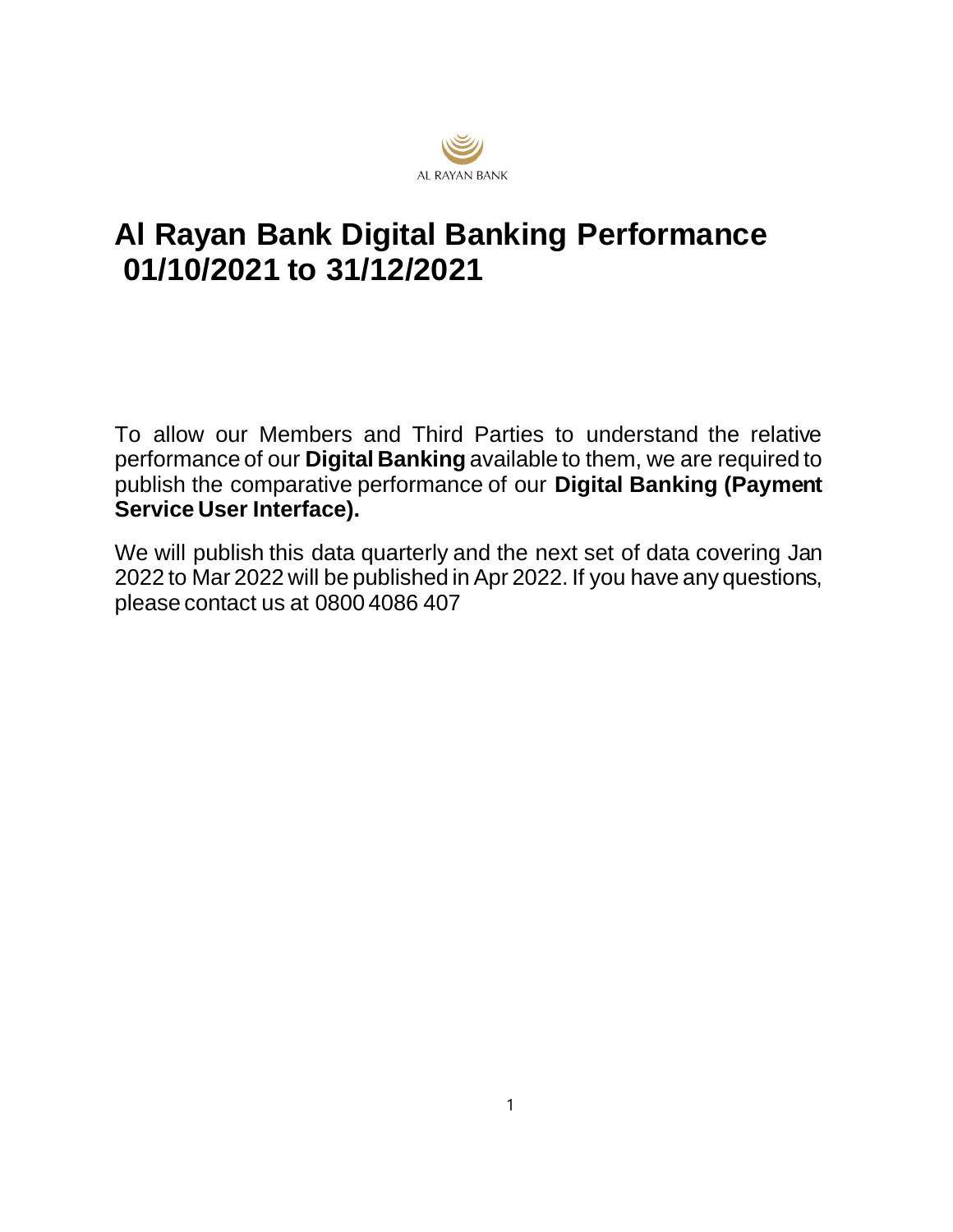

## **Daily Performance Data**

Response time in milliseconds - This information compares the amount of time it took for a company to make a Digital Banking payment that would be authorised to the amount of time it took using our digital banking services.

| <b>Date</b> | <b>Uptime</b> | <b>Downtime</b> | <b>Response(millisecs)</b> |
|-------------|---------------|-----------------|----------------------------|
| 01/10/2021  | 98.87         | 1.13            | 14                         |
| 02/10/2021  | 99.99         | 0.01            | 14                         |
| 03/10/2021  | 99.67         | 0.33            | 15                         |
| 04/10/2021  | 96.74         | 3.26            | 13                         |
| 05/10/2021  | 99.00         | 1.00            | 13                         |
| 06/10/2021  | 99.94         | 0.06            | 13                         |
| 07/10/2021  | 99.20         | 0.80            | 13                         |
| 08/10/2021  | 98.97         | 1.03            | 13                         |
| 09/10/2021  | 99.97         | 0.03            | 13                         |
| 10/10/2021  | 99.59         | 0.41            | 18                         |
| 11/10/2021  | 98.89         | 1.11            | 17                         |
| 12/10/2021  | 99.23         | 0.77            | 23                         |
| 13/10/2021  | 98.69         | 1.31            | 28                         |
| 14/10/2021  | 99.56         | 0.44            | 14                         |
| 15/10/2021  | 98.84         | 1.16            | 14                         |
| 16/10/2021  | 99.99         | 0.01            | 13                         |
| 17/10/2021  | 99.28         | 0.72            | 17                         |
| 18/10/2021  | 98.57         | 1.43            | 17                         |
| 19/10/2021  | 99.61         | 0.39            | 20                         |
| 20/10/2021  | 98.62         | 1.38            | 19                         |
| 21/10/2021  | 99.33         | 0.67            | 13                         |
| 22/10/2021  | 99.43         | 0.57            | 13                         |
| 23/10/2021  | 99.07         | 0.93            | 14                         |
| 24/10/2021  | 99.69         | 0.31            | 16                         |
| 25/10/2021  | 98.58         | 1.42            | 13                         |
| 26/10/2021  | 99.74         | 0.26            | 22                         |
| 27/10/2021  | 98.63         | 1.37            | 16                         |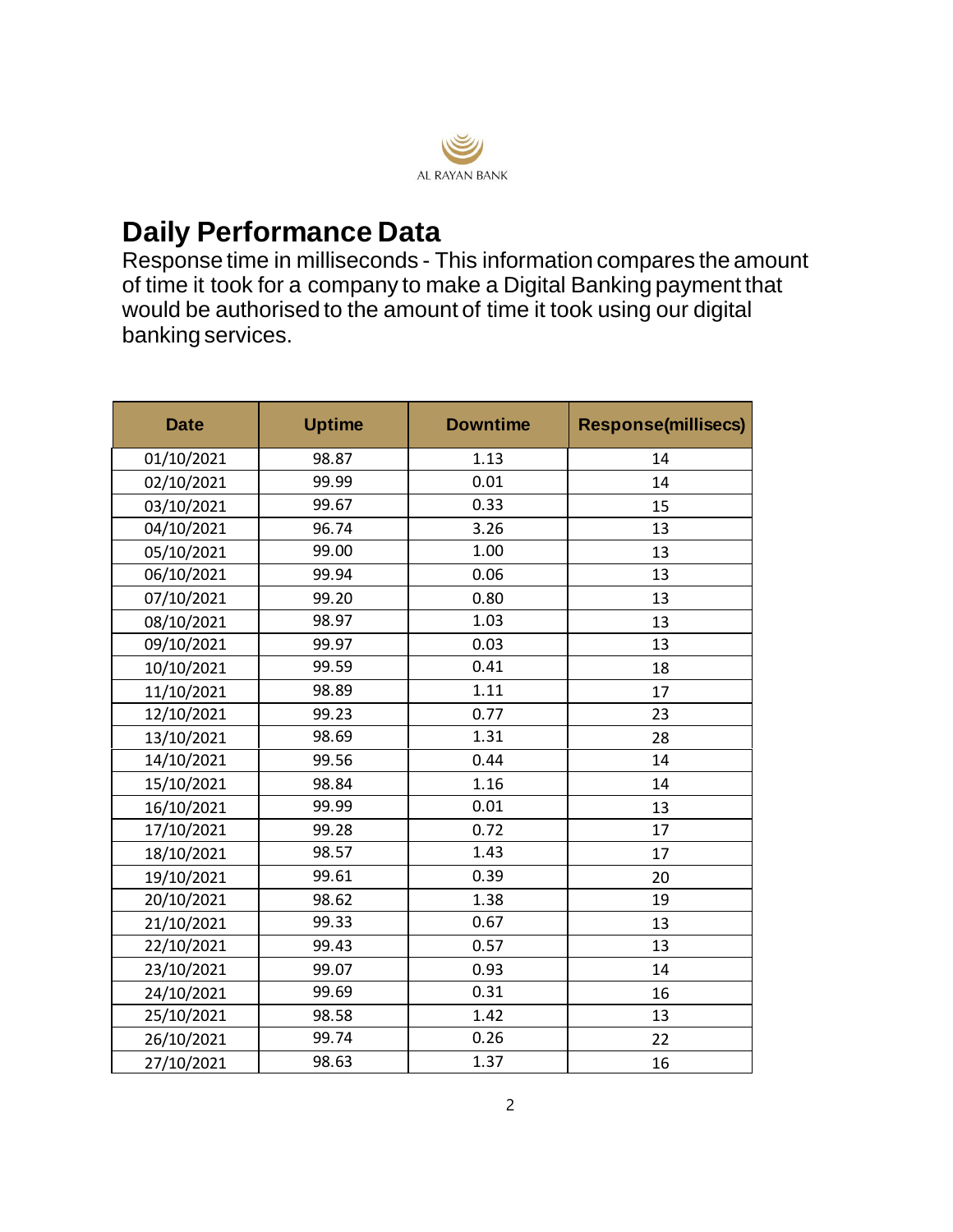

| 28/10/2021 | 99.62  | 0.38 | 23 |
|------------|--------|------|----|
| 29/10/2021 | 99.53  | 0.47 | 18 |
| 30/10/2021 | 99.96  | 0.04 | 16 |
| 31/10/2021 | 100.00 | 0.00 | 22 |
| 01/11/2021 | 98.85  | 1.15 | 19 |
| 02/11/2021 | 98.92  | 1.08 | 20 |
| 03/11/2021 | 98.56  | 1.44 | 26 |
| 04/11/2021 | 99.12  | 0.88 | 27 |
| 05/11/2021 | 98.02  | 1.98 | 14 |
| 06/11/2021 | 98.99  | 1.01 | 16 |
| 07/11/2021 | 100.00 | 0.00 | 16 |
| 08/11/2021 | 98.58  | 1.42 | 19 |
| 09/11/2021 | 99.19  | 0.81 | 20 |
| 10/11/2021 | 98.51  | 1.49 | 29 |
| 11/11/2021 | 98.76  | 1.24 | 22 |
| 12/11/2021 | 99.68  | 0.32 | 16 |
| 13/11/2021 | 97.96  | 2.04 | 16 |
| 14/11/2021 | 99.14  | 0.86 | 22 |
| 15/11/2021 | 98.83  | 1.17 | 18 |
| 16/11/2021 | 99.33  | 0.67 | 29 |
| 17/11/2021 | 98.85  | 1.15 | 17 |
| 18/11/2021 | 99.59  | 0.41 | 18 |
| 19/11/2021 | 99.02  | 0.98 | 15 |
| 20/11/2021 | 100.00 | 0.00 | 16 |
| 21/11/2021 | 98.78  | 1.22 | 16 |
| 22/11/2021 | 98.15  | 1.85 | 18 |
| 23/11/2021 | 99.47  | 0.53 | 19 |
| 24/11/2021 | 98.59  | 1.41 | 20 |
| 25/11/2021 | 99.13  | 0.87 | 29 |
| 26/11/2021 | 99.51  | 0.49 | 14 |
| 27/11/2021 | 99.80  | 0.20 | 14 |
| 28/11/2021 | 98.41  | 1.59 | 20 |
| 29/11/2021 | 98.12  | 1.88 | 23 |
| 30/11/2021 | 99.01  | 0.99 | 20 |
| 01/12/2021 | 98.90  | 1.10 | 24 |
| 02/12/2021 | 98.69  | 1.31 | 21 |
| 03/12/2021 | 99.05  | 0.95 | 14 |